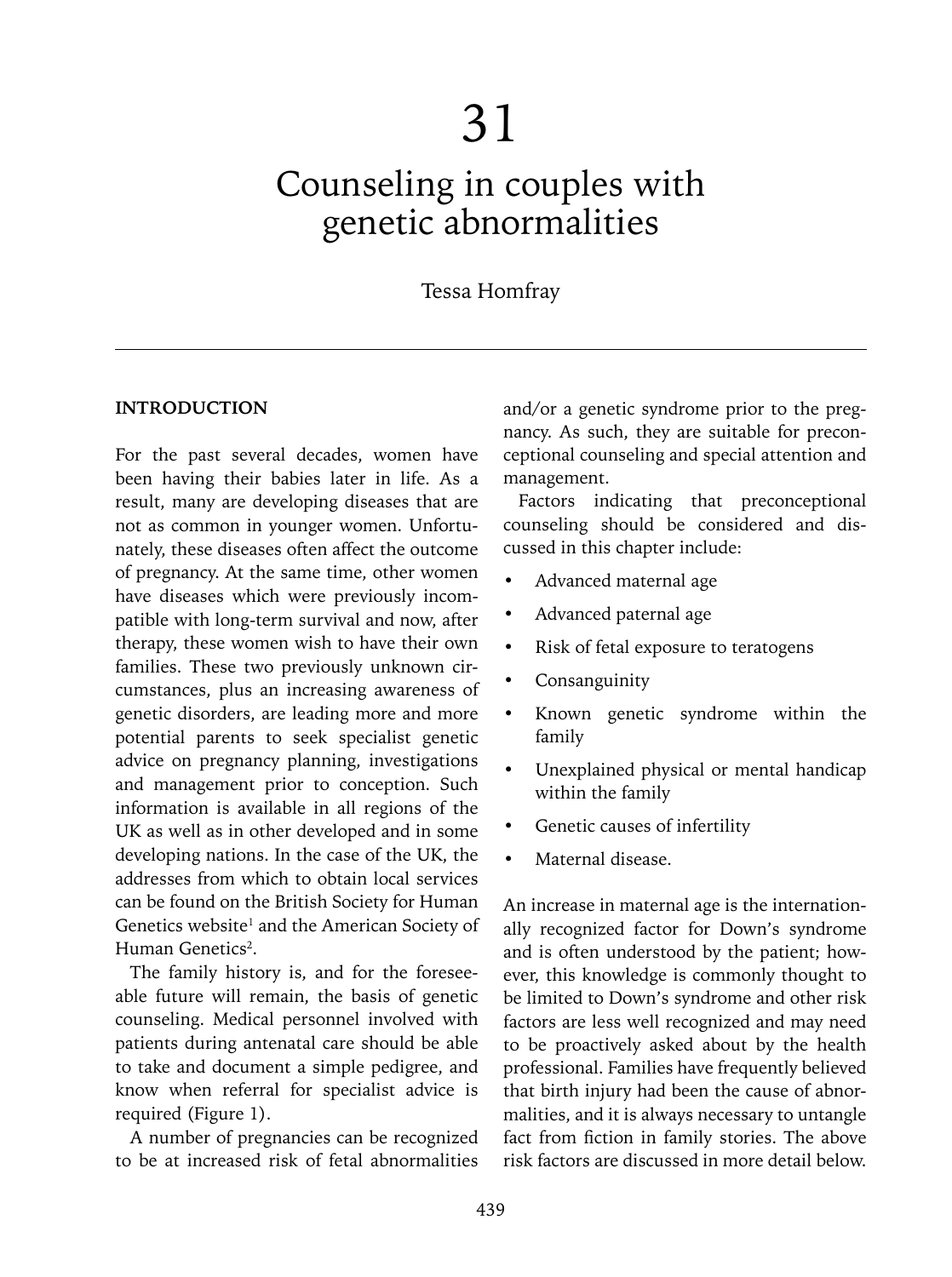

**Figure 1** Pedigree. (a) Examples of most commonly used pedigree symbols. (b) Examples of relationship lines. (c) Example of a pedigree. Reproduced from National Genetics Education and Development Centre (www.geneticseducation.nhs.uk)<sup>3</sup>, with permission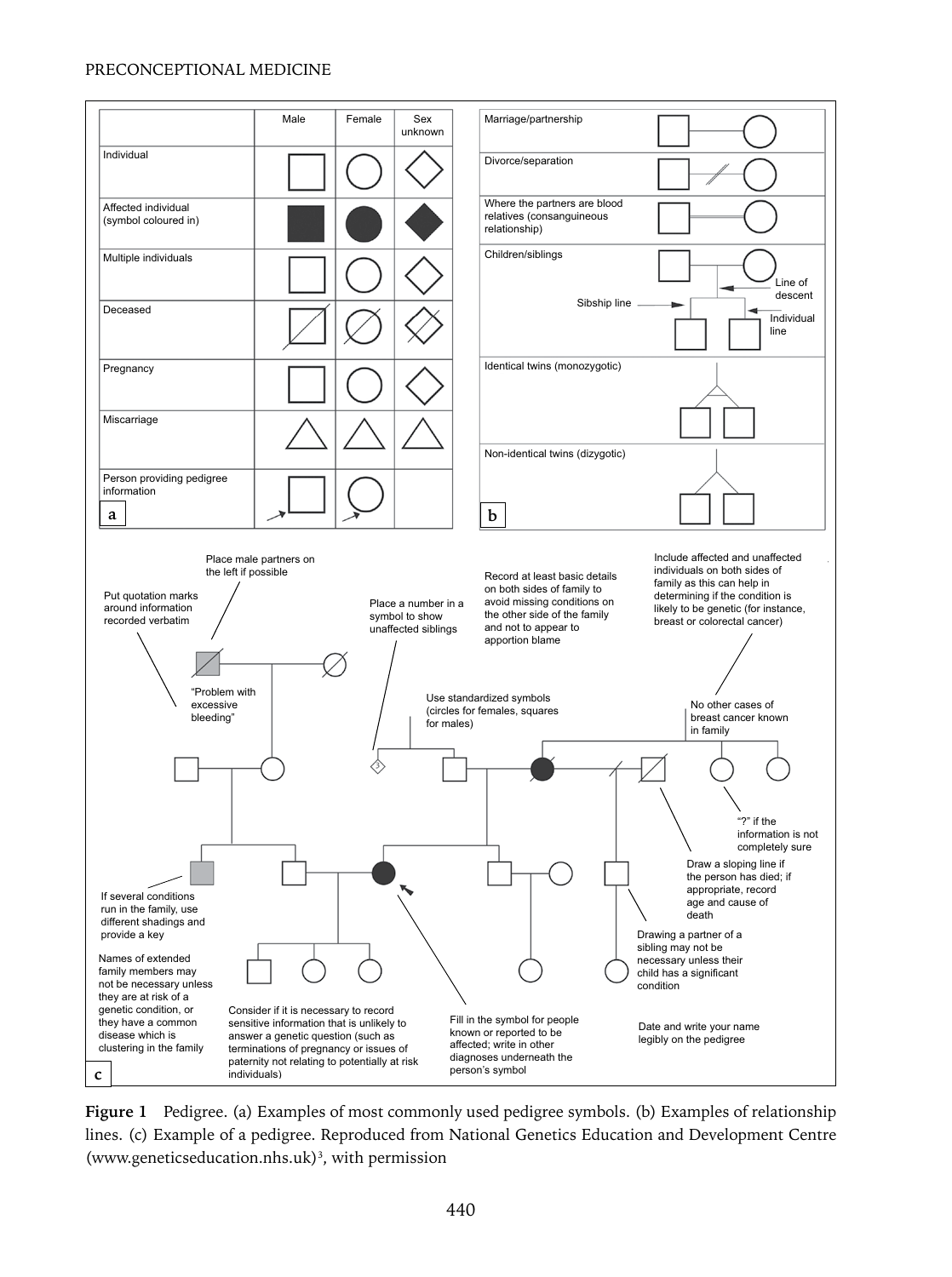## **ADVANCED MATERNAL AGE**

Advanced maternal age leads to an increased risk of pregnancies with a trisomic karyotype. Down's (trisomy 21), Edward's (trisomy 18) and Patau's (trisomy 13) syndromes are all well recognized, and screening programs are available for early-stage identification in pregnancy. Other chromosomal trisomies also may occur and lead to early miscarriage or occasionally trisomic rescue. In trisomic rescue, the fetus has 47 chromosomes at conception but loses a chromosome early on in gestation, so that the remaining number is 46. The chromosome lost during this process may be from the parent who passed on only a single copy, so that the baby will have inherited two copies from the other parent. If trisomic rescue affects an imprinted chromosome (6, 7, 11, 14, 15 and possibly 20), this process may lead to major fetal abnormality. (Imprinting is the phenomenon whereby a small subset of all the genes in the genome is expressed according to their parent of origin.) Screening programs do not pick up all cases of the major trisomies, and it is important that couples are aware of the difference between screening and diagnostic tests. Moreover, screening programs vary across the world, and only in a few countries is there a coordinated transparent approach to screening. Technological advances, especially with the arrival of free fetal DNA technology, may change this over the next few years.

#### **ADVANCED PATERNAL AGE**

Increasing paternal age results in primary spermatogonia originating from germ cells which have undergone an increasing number of mitoses, which in turn give rise to an increased chance of gene mutations. As a result, single gene disorders arising as new mutations are commoner in progeny of older men. Examples of this process include achondroplasia and Apert's syndrome. Point mutations in

the dystrophin gene more commonly arise in spermatogenesis than in oogenesis, whereas partial gene deletions more commonly arise in oogenesis. Under these circumstances it is possible to see that if there is a single case of Duchenne muscular dystrophy within the family, the type of mutation may dictate the likely origin of the mutation.

## **EXPOSURE OF THE FETUS TO TERATOGENS**

Recreational and therapeutic drugs, and intrinsic maternal metabolites can cause teratogenic effects in the fetus.

#### **Recreational drugs**

Alcohol in the first trimester of pregnancy can lead to a number of morphological abnormalities in the fetus such as partial agenesis of the corpus callosum and subtle facial dysmorphic features. Prolonged exposure leads to intrauterine growth retardation and poor brain growth, which may result in learning difficulties and attention deficit hyperactivity disorder. The disorder is commonly characterized as the fetal alcohol syndrome and has been described in detail for the last several decades.

Cocaine abuse is a far more recent phenomenon. It causes major brain abnormalities with septo-optic dysplasia and schizencephaly among those implicated. Cerebral infarction in the newborn has also been reported. Other vasoactive drugs such as amphetamines may cause similar effects. These effects are in contrast to *in utero* exposure to opiates which causes withdrawal symptoms in the neonate but no structural abnormalities.

Smoking, which is not always thought of as recreational drug, causes intrauterine growth retardation and an increased risk of premature delivery and miscarriage.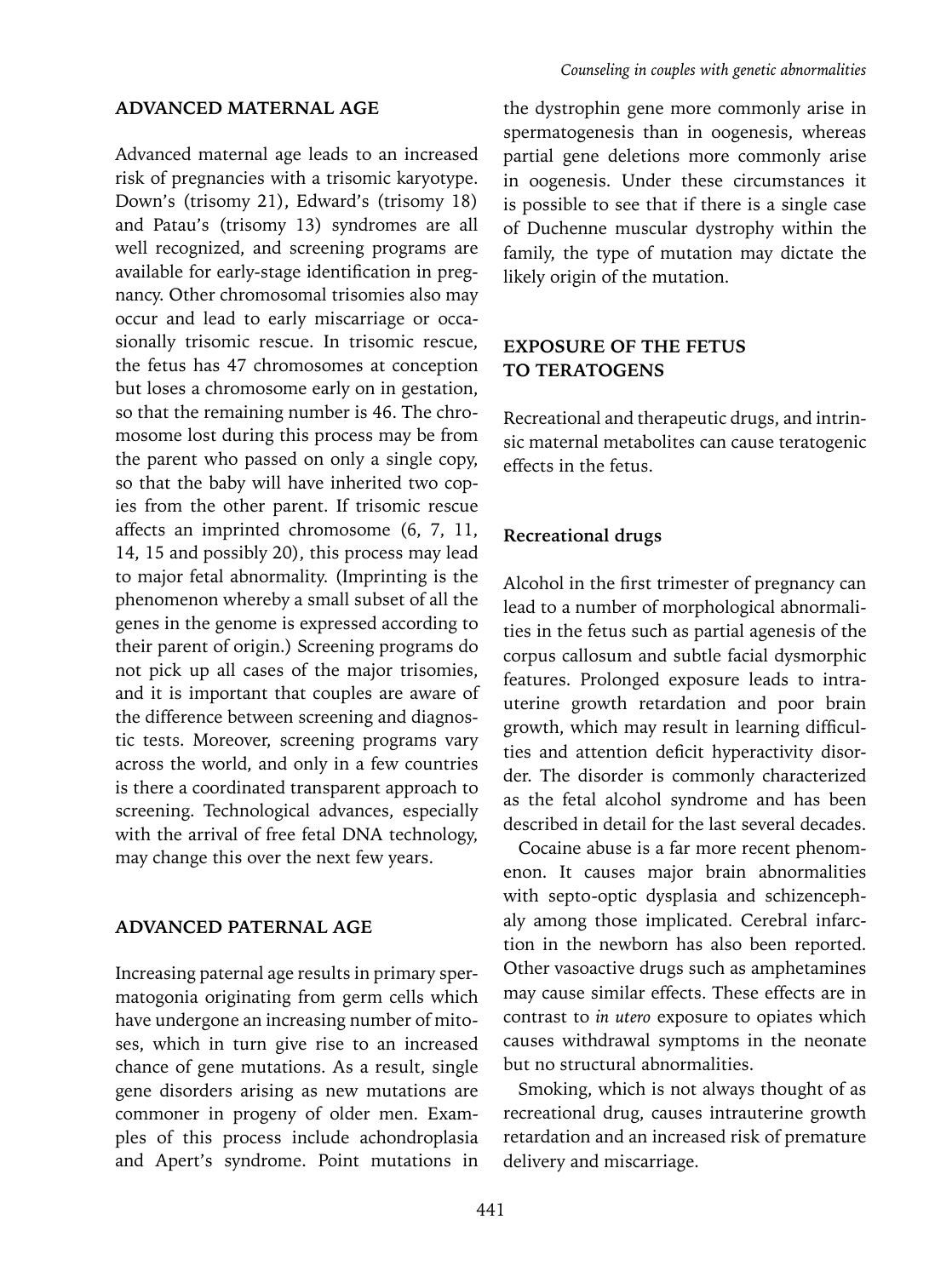#### **Therapeutic drugs**

Most drugs are contraindicated in pregnancy, as it is generally not possible to carry out clinical trials in pregnant women (only drugs for pregnancy associated diseases such as preeclampsia are actively studied in pregnancy). Despite this, many drugs have been used widely in pregnancy and appear to be safe. Certain drugs, however, are required for use in pregnancy for the treatment of maternal disease. Below are some with known associated syndromes; however, it is beyond the scope of this chapter to discuss fetal teratogens in depth, and all drug treatment in pregnancy should be carefully evaluated. It has become increasingly clear that there is an interaction between the fetal and maternal metabolism that determines the variable effects of therapeutic drugs on the fetus.

## *Anticonvulsants*

Anticonvulsants are the most frequent and most well characterized teratogens to cause fetal abnormality in the developed world. Sodium valproate can cause spina bifida, congenital heart disease, dysmorphic features and learning difficulties<sup>4,5</sup>. If possible young women should be changed to a more suitable anticonvulsant prior to pregnancy. Lamotrigine and carbamazepine are the drugs of choice, although no anticonvulsants are completely safe and fetal abnormalities with carbamazepine have been recognized. Lamotrigine is a newer drug, and all the potential effects may not yet have been recognized. Any woman taking anticonvulsants should take 5mg folic acid daily periconceptionally to try to reduce the effects of the fetal anticonvulsant syndrome. Once a woman has had one child with the fetal anticonvulsant syndrome, the chance of a further future child being affected is approximately 50%, whereas the overall risk for a first pregnancy is approximately 5%. The dose of folic acid for such women is also 5mg daily.

#### *Retinoic acid analogues*

Retinoic acid analogues are well known teratogens used in the treatment of acne and psoriasis. Advice on the avoidance of pregnancy during treatment must always be provided, and the pharmaceutical community is well aware of this hazard and assists in cautioning women in the childbearing years.

#### *Carbimazole*

Carbimazole<sup>6,7</sup> is a common treatment for hyperthyroidism and is now recognized as causing a specific malformation syndrome.

#### *Angiotensin converting enzyme inhibitors*

Angiotensin converting enzyme (ACE) inhibitors<sup>8</sup> are used in the management of hypertension and cardiac failure. Diabetics are often treated for hypertension at a lower blood pressure than other patients owing to their increased risk of microvascular disease, and these patients are already determined to be at high obstetric risk.

## *Warfarin*

Warfarin embryopathy results from its effect on vitamin K metabolism<sup>9,10</sup>. Patients with prosthetic heart valves and those with previous deep vein thrombosis or pulmonary embolus are those most likely to be taking warfarin. As the effects are mild, it would seem reasonable to change patients to heparin as soon as a pregnancy is confirmed for the remainder of the first trimester rather than preconceptionally in view of the inconvenience of heparin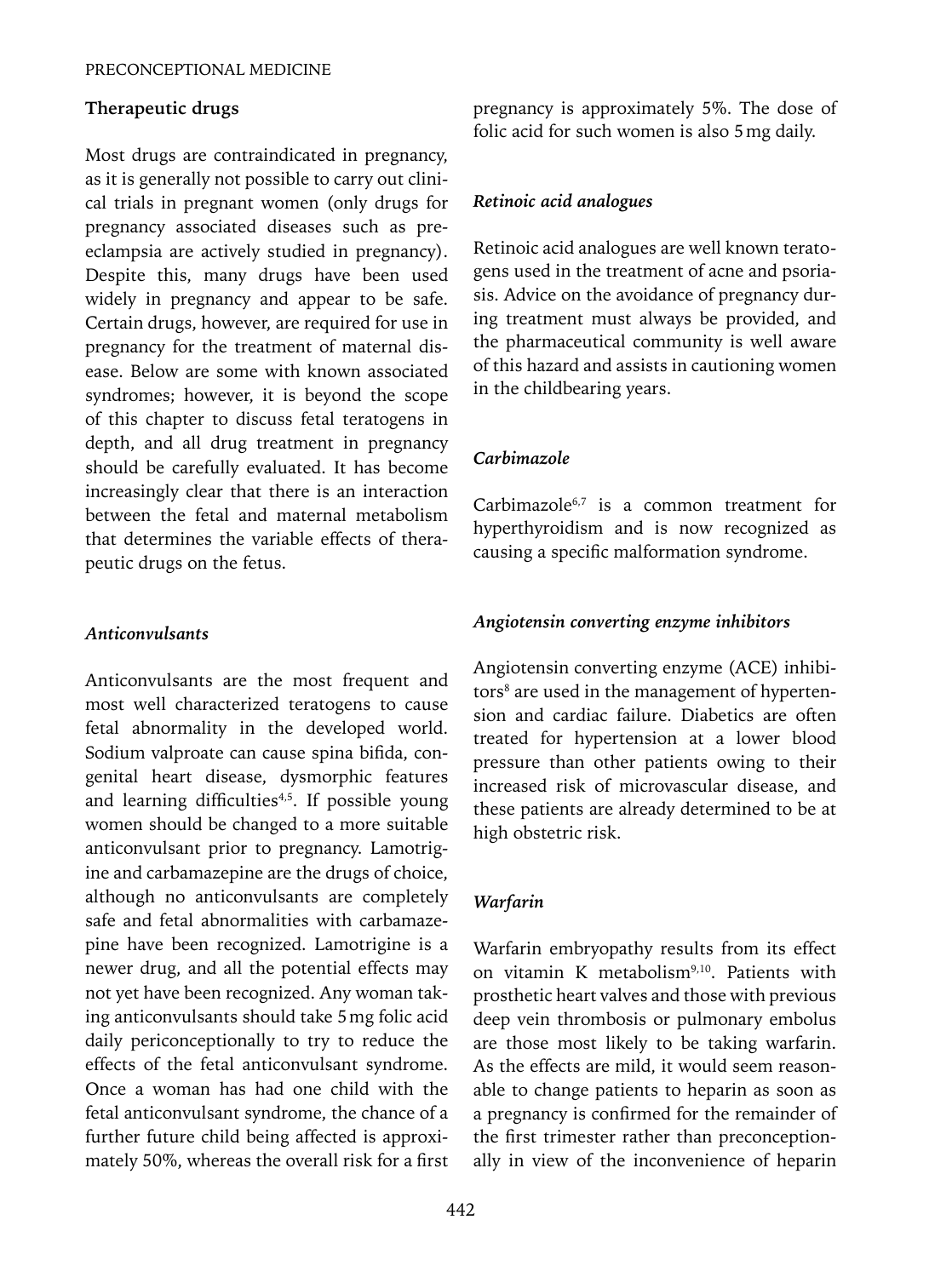therapy and prolonged use potentially causing osteoporosis.

Most drugs are contraindicated in pregnancy in view of the potentially catastrophic effects that can be caused. A prime example is thalidomide, developed in the 1950s as a sedative and antiemetic, which caused major limb and other abnormalities. Since that time companies have been extremely reticent to market drugs approved for pregnant women. Many drugs appear to be safe, however, such as the serotonin uptake antagonists, beta-blockers after the first trimester unless they are being used for treatment of hypertension, betaagonists, steroids and antibiotics. Regardless, tetracyclines should be avoided as they cause discoloration of the developing teeth. (For intrinsic maternal metabolites see section below on Maternal disease.)

## **CONSANGUINITY**

Although marrying within the family is common in certain parts of the world, consanguinity occurs outside these communities as well. In the absence of any known abnormalities in the family, first cousin marriages have a 2–3% higher than background risk of having a child with an autosomal recessive disorder secondary to a rare recessive gene. If there is a known genetic disease within the family, this risk can increase dramatically. If the disorder has been characterized, however, it may be possible to test the carrier status of the at risk couple. In such instances, full diagnostic details must be identified in the affected patient, and referral to a geneticist is strongly recommended. It is mandatory to take a full family history including the common ancestor(s) of the couple. This is easier said than done, unfortunately, as the disease within the family may be extremely rare and the diagnosis may not have been confirmed among many of the affected relatives who may live abroad<sup>11</sup>.

## **KNOWN GENETIC SYNDROME IN THE FAMILY**

If a couple present with a known genetic syndrome within the family, it is important to obtain documentary evidence. A full family history should be taken including the dates of birth, addresses and hospitals where affected individuals were treated. Consent for release of information regarding the affected person may need to be obtained before further details can be accessed. Referral to a genetic center is recommended, as these centers are used to collecting relevant information. It is then necessary to ascertain whether a couple is at risk of having an affected baby and what they would wish to do if the baby were to be affected. If molecular or karotypic evidence is available, then the at risk member of the couple can be tested if necessary<sup>3</sup> (Figure 2). A number of considerations influence deciding whether a couple is at risk. The first of these is to determine the mode of inheritance of the disorder.

## **Autosomal dominant inheritance**

Autosomal dominant inheritance is direct inheritance from one generation to the next. Even when present, it is important to recognize that the disease may vary between generations and affected children. If the disease does not present until later in life after the couple have reproduced, there will be no selection against the disease. Some diseases may show anticipation; this is the process by which a mutation changes as it passes from one generation to the next, and thus the disease may become more severe in successive generations. The severity may vary according to the sex of the carrier parent; examples include myotonic dystrophy and Huntington's chorea. If the mother is affected, then her health may be adversely affected for a pregnancy.

If inheritance is autosomal dominant, the following questions should be considered: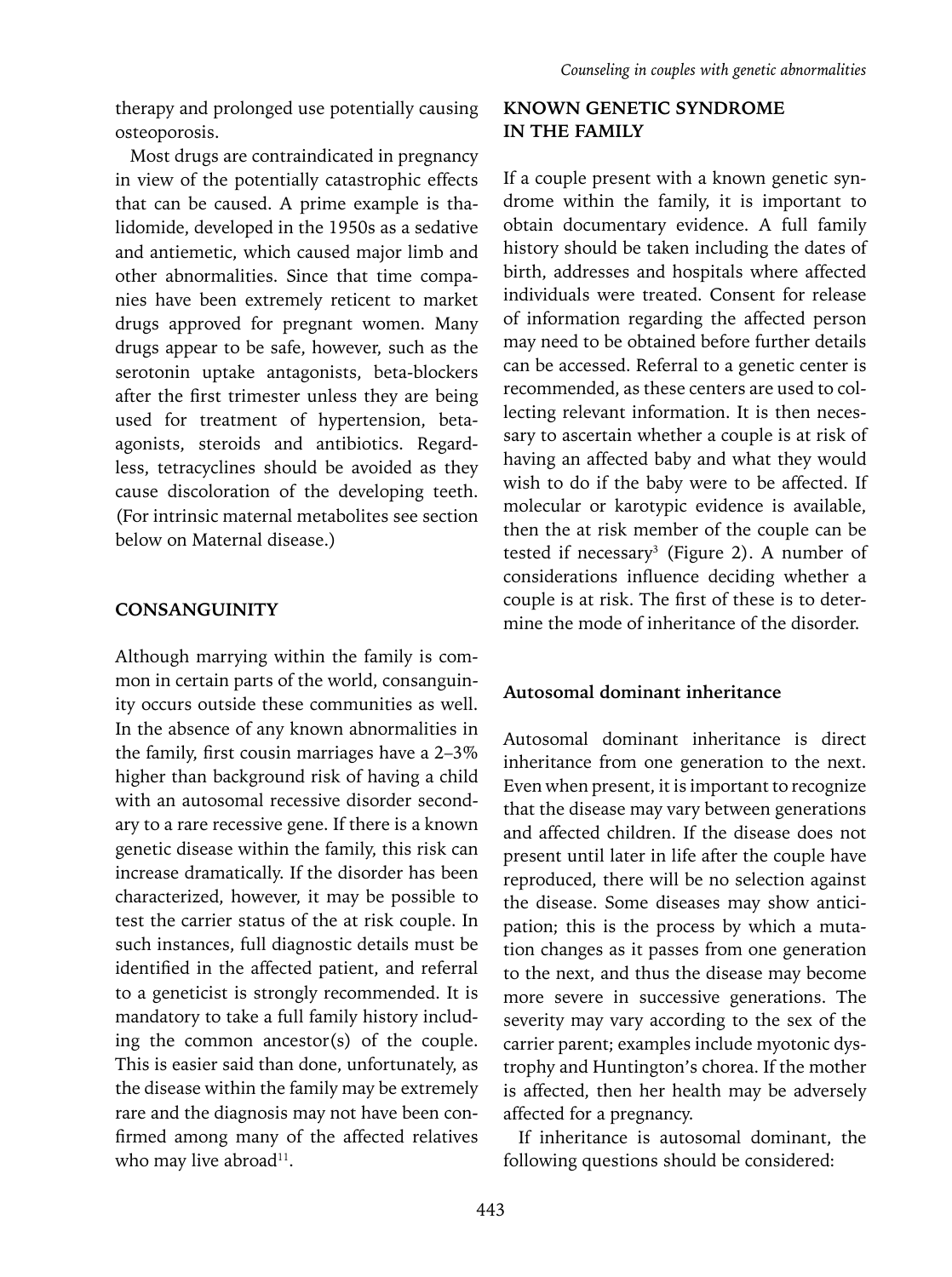

**Figure 2** Inheritance patterns. Reproduced from US National Library of Medicine. (http://ghr.nlm.nih. gov/handbook/inheritance/inheritancepatterns), with permission

- Could the patient be mildly affected?
- Is the patient affected?
- Could the patient be an unaffected carrier?

## **Autosomal recessive inheritance**

In autosomal recessive inheritance, both parents are carriers of a mutation, but the disease only manifests itself if a child inherits both copies of the abnormal gene. Hence, if the parents are well but carriers, every child has a 1:4 chance of being affected. The incidence of the disease depends on the carrier frequency within the population, and this often varies between ethnic groups. For example, the carrier frequency for sickle cell anemia is 1:8 in West Africans and 1:24 for cystic fibrosis in northern Europeans, whereas cystic fibrosis is almost unheard of in the Chinese.

Consanguineous couples show a higher incidence of autosomal recessive diseases in their offspring because they are more likely to share the same rare deleterious mutations, and they may have children with very rare and previously unrecognized diseases. If a parent is affected with an autosomal recessive disease

it may be possible to test her/his partner to determine whether he/she is a carrier and whether future children would be at risk.

If inheritance is autosomal recessive, the following questions should be considered:

- Can the patient be tested for carrier status?
- Is the disease common enough so that the partner could also be a carrier?
- Is it possible to test a partner? In many diseases, a few common mutations cause the disease and these can be tested for, whereas in others there are no common mutations, and it is impractical to test an unrelated spouse for carrier status.
- Are the couple consanguineous and therefore could they share rare deleterious genes?
- Do the couple already have an affected child?

## **X linked**

Women have two X chromosomes and men have only one. There are a few similar genes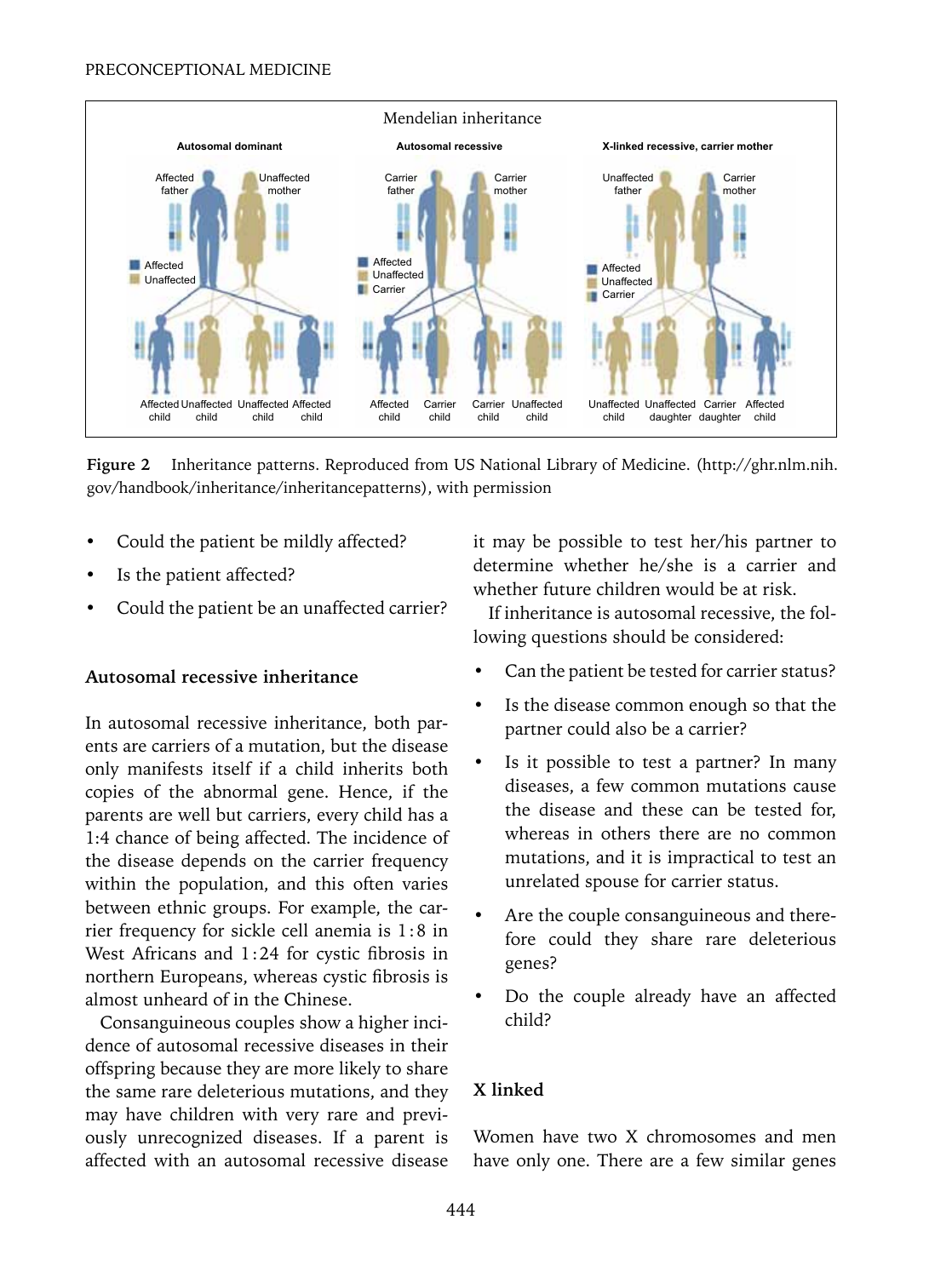on the Y chromosome in the pseudoautosomal region where the X and Y chromosome can pair at meiosis. As men are monosomic for most genes on the X chromosome, if there is a mutation on a gene located on the X chromosome, in nearly all cases males will be much more seriously affected. Duchenne muscular dystrophy is the commonest recognized X-linked disease with an incidence in boys of 1:3000.

In females partial expression may occur in some X-linked diseases, and this is frequently dependent on X-inactivation patterns; for example, Coffin-Lowry syndrome and fragile X syndrome. (X inactivation occurs in all people with more than one whole X chromosome. Only one X chromosome remains active, and the X chromsosome is inactivated as a random event. Therefore, in a women with two X chromosomes there should be an approximate 50:50 ratio for inactivation. If the inactivation is unequal and a high proportion of the X chromosome with the mutated gene remains active, a woman may be partially affected.) Some deleterious mutations may be lethal in early pregnancy in the hemizygous male, and only females are seen with the disease. Examples of the latter process include incontinentia pigmenti and Rett syndrome.

If inheritance is X-linked recessive, the following questions should be considered:

- Is molecular diagnosis possible?
- If molecular diagnosis is not possible as the affected patient died prior to molecular testing, can the carrier status be inferred using other family samples?

## **Non-Mendelian inheritance**

#### *Mitochondrial inheritance*

Mitochondria have their own genome. All mitochondria are inherited from the mother. Therefore, if there is a mutation in the mother's

mitochondrial genome all her offspring are at risk, but as each cell contains multiple copies of the mitochondrial genome, only some of which might contain the deleterious mutation, the number of abnormal copies inherited determines how severely/mildly the baby will be affected. This is known as heteroplasmy.

## *Epigenetic factors*

Because epigenetic change in gene expression is not related to an underlying change in DNA sequence, it is therefore not passed on to future generations. An example is the imprinting defects causing Beckwith-Weidemann syndrome, although the genetics of Beckwith-Weidemann are complicated, and expert advice should be sought for recurrence risks in future pregnancies. Diseases with a parent of origin effect occur normally due to epigenetic changes such as methylation.

## *Free fetal DNA*

Free fetal DNA (ffDNA) testing has only recently been introduced into clinical practice, and many patients will be unaware of its availability. If the patient is a carrier of an X-linked recessive disorder, preconceptional counseling should discuss fetal sexing using ffDNA. Blood for ffDNA testing can be taken from 8 weeks' gestation onwards<sup>12</sup>. Invasive testing will then only be required for male pregnancies. Congenital adrenal hyperplasia is an autosomal recessive disorder most commonly owing to a mutation in the 21 hydroxylase gene. An affected female fetus is at a 75% risk of developing moderate to severe clitoromegaly. Maternal dexamethasone treatment from approximately 7 weeks of gestation can be used for prevention. Only 1:8 at risk pregnancies will require this treatment and, by offering sexing by ffDNA, only women carrying female fetuses will need to continue the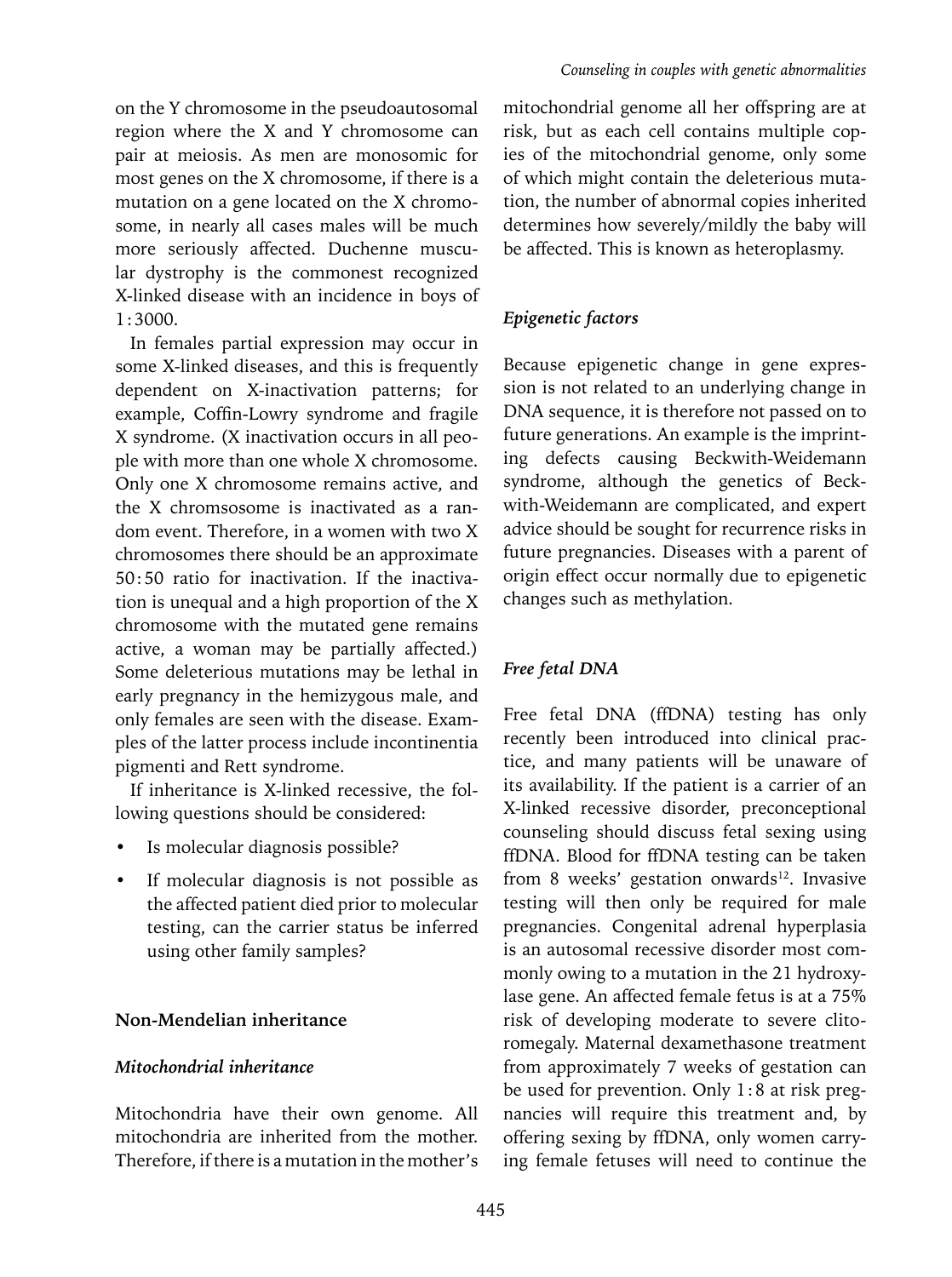steroids until chorionic villus sampling (CVS) can be performed at 11 weeks to determine whether the baby is affected. The applications for ffDNA are likely to expand widely over the next few years.

## **UNEXPLAINED PHYSICAL OR MENTAL HANDICAP WITHIN THE FAMILY**

Many families have a family member with unexplained mental or physical handicap. A careful family history may suggest an X-linked disorder. Female carriers may be asymptomatic or may have mild disease manifestations. An X-linked history is suggested if there are two or more boys affected in two successive generations connected through unaffected or mildly affected females. To date, 60 genes have been identified to cause X-linked mental handicap resulting in syndromic (associated with other features than just mental handicap) and non-syndromic mental handicap<sup>13</sup>. Identification of X-linked inheritance is often difficult if only a single male or two male siblings are affected. In the latter case it is more likely to be as a result of an autosomal recessive gene rather than an X-linked gene. Another cause of unexplained physical or mental handicap, that could cause recurrence in a healthy couple without an affected child in the absence of consanguinity, is a syndrome with autosomal dominant inheritance with variable penetrance and chromosome translocations. In the past many parents believed that a baby was damaged at birth and, without good evidence of prematurity or cerebral palsy, this diagnosis should be viewed with caution. Chromosome analysis of the parent with the family history is a straight forward investigation which will exclude chromosome translocations except for cryptic translocations. A cryptic translocation cannot be identified by conventional cytogenetics; to date, this can only be diagnosed using fluorescent *in situ* hybridization.

## **Chromosome translocations**

A chromosome translocation is the process by which two non-homologous chromosomes exchange chromosomal material between them and therefore do not have an identical pair to undergo crossing over at meiosis. There are two major forms of chromosome translocations.

## *Robertsonian translocation*

Acrocentric chromosomes (13, 14, 15, 21 and 22) do not have short arms (p arms) that contain essential genes, and therefore two acrocentric chromosomes can join together with no deleterious effect on the carrier. The carrier will only have 45 chromosomes rather than the normal 46. This can lead to unbalanced chromosome rearrangements in the offspring of the carriers. The risk depends on the chromosome involved and the parent of origin of the translocation. The commonest Robertsonian translocation is 13:14 with an overall incidence of  $1:1300^{14,15}$ . Only trisomy 13 and 21 are viable; very rarely a trisomy 22 fetus can survive pregnancy.

Survival for trisomy 14 and 15 is only possible if the embryo undergoes trisomic rescue but, as both these chromosomes are imprinted, major fetal abnormalities will be present depending on the parent of origin of the chromosome (Figure 3).

## *Reciprocal translocation*

Reciprocal translocation is an exchange of chromosomal material between two nonhomologous chromosomes resulting in the same total number of chromosomes. These translocations are individually very rare, and it is often difficult to predict the likelihood of a fetus having an unbalanced karyotype as the result. The larger the translocated segment the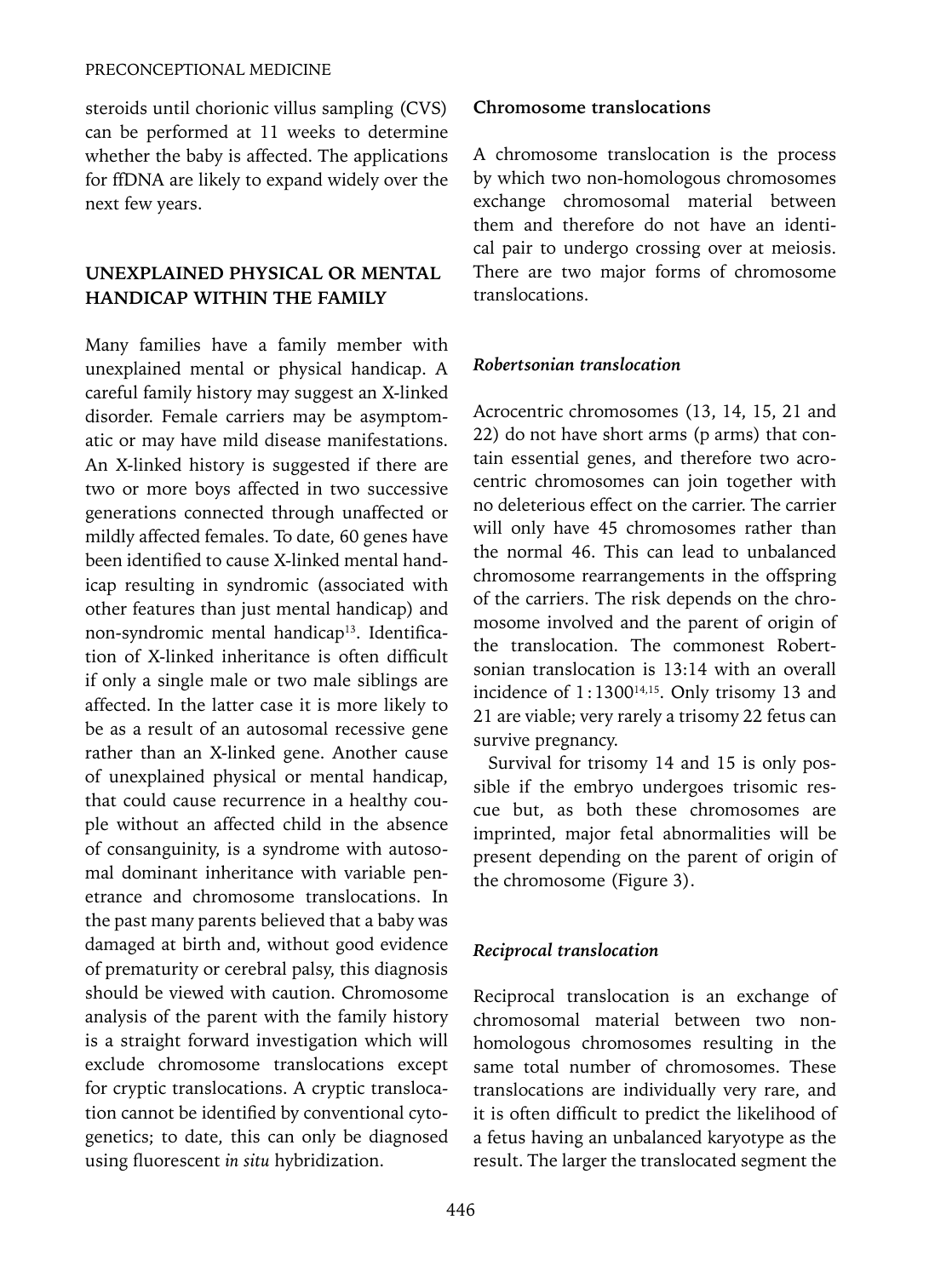

**Figure 3** Robertsonian translocation

smaller the risk that the fetus will be viable if the karyotype is unbalanced<sup>16</sup>.

Multiple miscarriages may occur in translocation carriers. Following three miscarriages it is recommended that a couple undergo chromosomal analysis to investigate the presence of a chromosomal abnormality (Figure 4).

## **Other chromosome abnormalities**

## *Chromosome inversions*

A segment of a chromosome may invert involving both the long and the short arms of the chromosome and this is known as a pericentric inversion. Depending on the position of the breaks on the chromosome this can have a reproductive risk for a pregnancy. If the breaks



**Figure 4** Balanced reciprocal translocation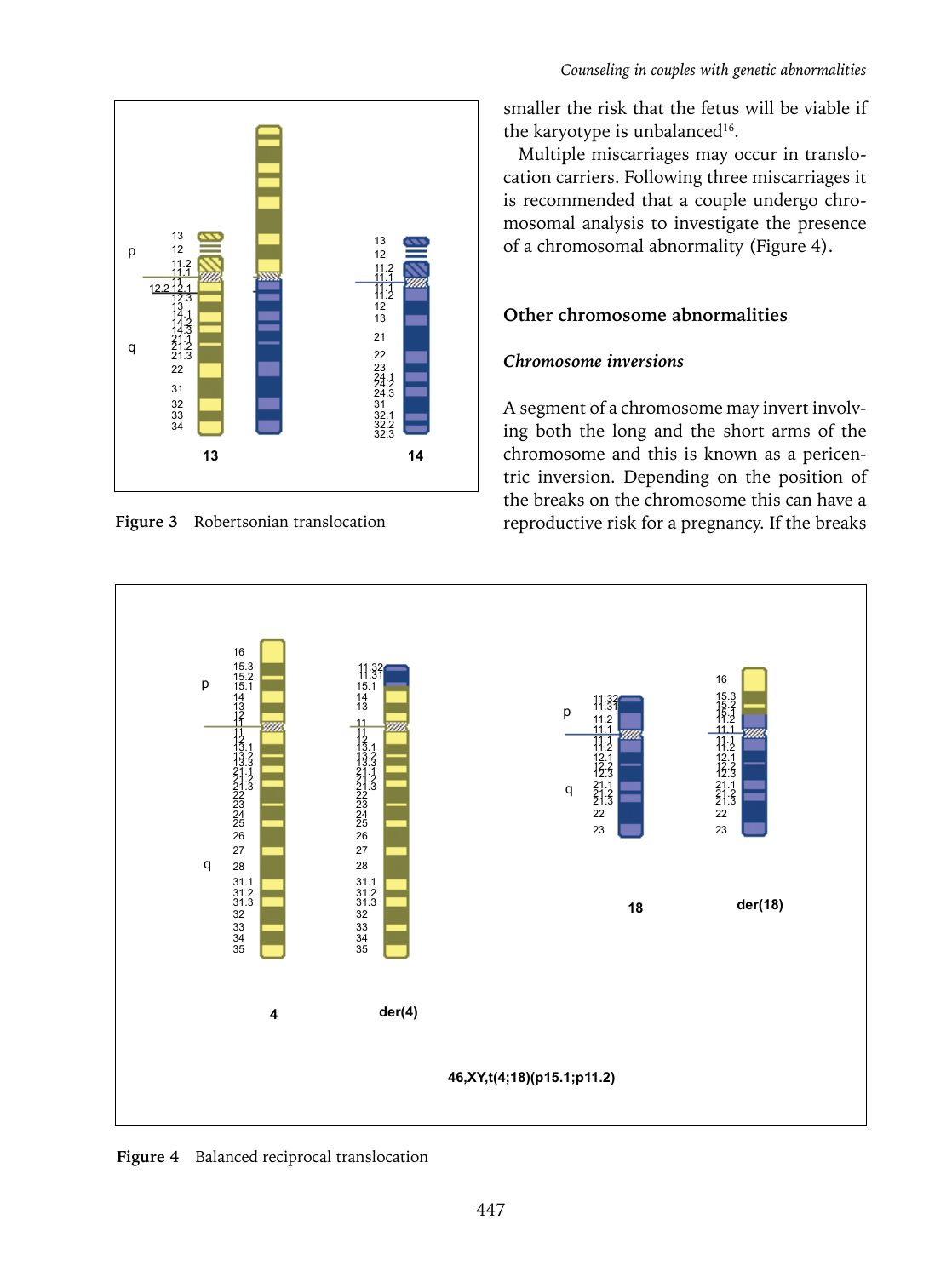are on the same side of the centromere, known as a paracentric inversion, the reproductive risks are very low (Figure 5).

#### *Chromosome markers*

Marker chromosomes are small extra parts of chromosomes that can cause major congenital abnormalities depending on the chromosomal origin. If a parent carries a marker and is unaffected, it is unlikely to cause problems in a baby. Chromosome markers can potentially reduce fertility and lead to imprinting defects. Marker chromosomes are frequently identified only in a proportion of cells (chromosome mosaicism, i.e. different groups of cells within an individual have a different chromosome makeup), as they are innately more unstable during mitoses and have a tendency to get lost during cell reproduction. If, however, the parent is a mosaic and the baby has the abnormality in every cell, there is a potential that there could be a phenotypic effect.

If a chromosome abnormality is suspected, the karyotype can be examined on blood chromosomes. If the abnormality is very small, it may only be recognized using fluorescence *in situ* hybridization (FISH); this would not be routinely undertaken. Molecular analysis does

not identify balanced carriers and, therefore, is not a useful adjunct to cytogenetics. Small translocations cannot be identified by standard cytogenetics as they are beyond the resolution of the microscopes used. Methods of preparing chromosomes for analysis have improved over the past 15 years; therefore, a karyotype may need to be repeated if it was performed many years ago.

#### **Preconceptional counseling considerations**

It is necessary to assess the following points when considering a future pregnancy:

- 1. Is the couple at risk?
	- a. What is the risk?
	- b. What is the burden of the disease?
	- c. Is preventative intervention possible?
- 2. What are the parents' expectations for a future pregnancy?
	- a. Do they wish to avoid the birth of an affected baby by conventional prenatal diagnosis (CVS, amniocentesis, ultrasound)?
	- b. Do they wish to investigate the possibility of preimplantation genetic diagnosis (PGD)?



**Figure 5** Chromosome inversions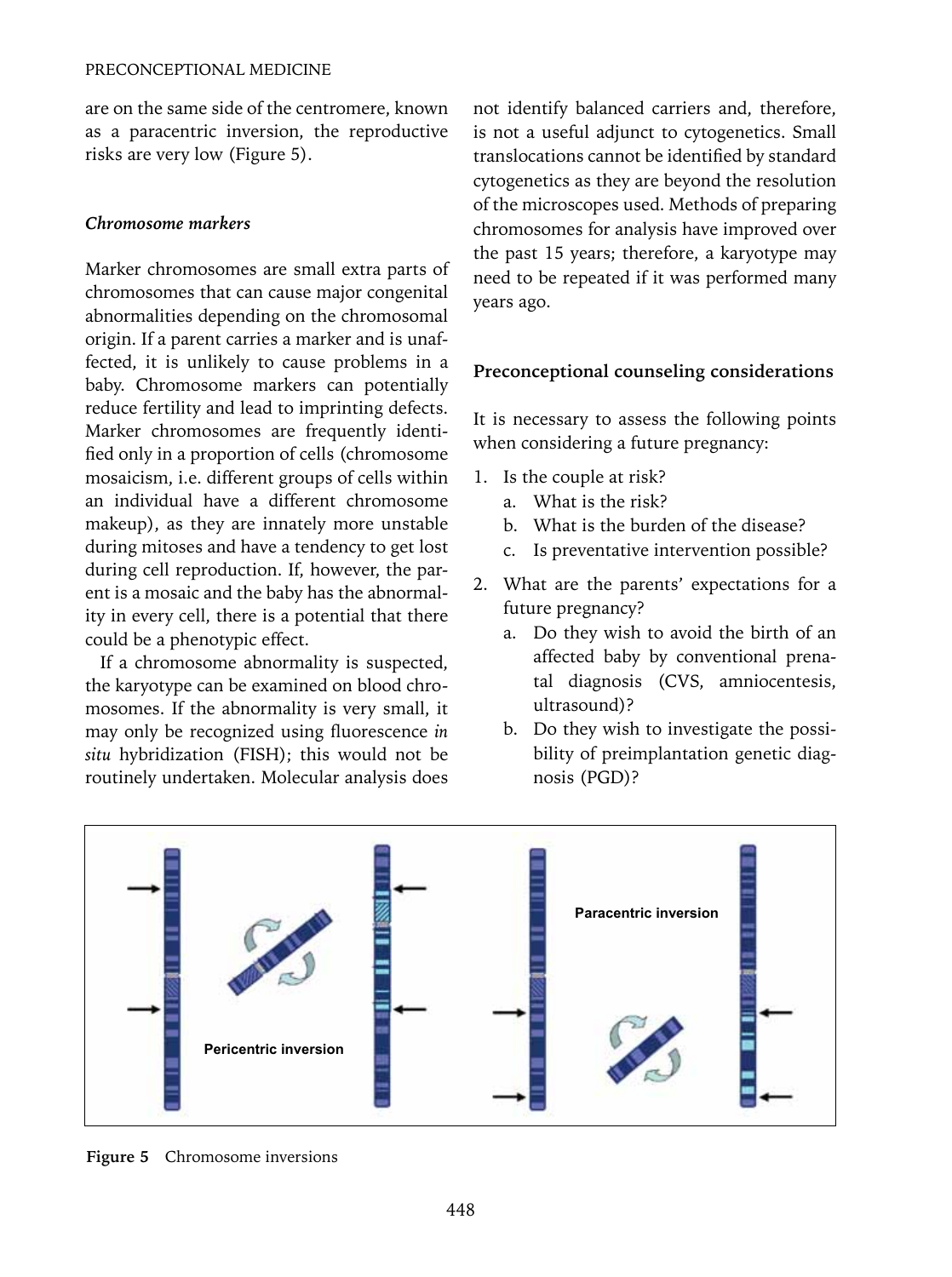- c. If no prenatal diagnosis is available, is the risk to future pregnancies known?
- d. If they would not consider having a pregnancy that might be affected and could not consider (a) or (b), then the available options are:
	- i. Avoid further pregnancy;
	- ii. Adoption;
	- iii. Artificial insemination donor (AID)/ovum donation.

Preconceptional counseling is more preferable than counseling once a patient is pregnant, as information gathering and molecular testing may take a prolonged length of time resulting in:

- 1. Undue anxiety in pregnancies that may not be at risk;
- 2. Prenatal diagnosis not being available as test results are not obtainable;
- 3. Prenatal diagnosis being undertaken late;
- 4. Couples not having enough time to consider their options carefully.

Certain common disorders may be amenable to mass preconceptional screening such as sickle cell disease, thalassemia and cystic fibrosis. They are common genetic diseases with a high carrier frequency in specific populations. Screening for hemoglobinopathies is possible on a full blood count and screening for four mutations in the cystic fibrosis gene would pick up 75% of all carriers in the northern European population. Accessing the target population remains a challenge as on average 60% of pregnancies are unplanned, and uptake of this type of service is likely to be low. There are no preconceptional screening programs in the UK. Vaccination for rubella in the mumps, measles and rubella (MMR) vaccine is the only preventative measure undertaken in this group and this is at the age of 12 months!

## *Folic acid*

It currently is recommended that all women take folic acid prior to as well as after conception. Spina bifida incidence has reduced since the recommendation of periconceptional folic acid and through the fortification of all wheat products in some countries such as the US, although the incidence of anomalies had already been falling especially in previously high risk areas. In couples who have already had a baby with spina bifida it is recommended that 5mg daily is taken rather than the normal recommended daily dose of 0.4mg. Folic acid is also said to reduce the recurrence risk of cleft lip and palate, and women with a previously affected pregnancy are also recommended to take 5mg daily of folic acid.

## **GENETIC CAUSES OF INFERTILITY**

A few couples presenting at infertility clinics have identifiable genetic causes for their infertility. Azoospermic men with congenital absence of the vas deferens should be tested for cystic fibrosis mutations which account for more than 50% of this group<sup>17-19</sup>. Azoospermic men should also have their karyotype examined, as Klinefelter syndrome, 47,XXY, is present in 1:500 men and is increasing in incidence for undetermined reasons. Y chromosome microdeletions can also cause azoospermia, and molecular or FISH analysis is likely required to identify these individuals. Intracytoplasmic sperm injection (ICSI) can be used in a proportion of men with azoospermia, but the cause of the infertility may then be passed on. In women, Turner's syndrome, 45,X/46,XX, may cause infertility. If these women succeed in conceiving, they have a higher incidence of chromosomally imbalanced offspring. Women with polycystic ovary syndrome may have a mild form of congenital adrenal hyperplasia which is amenable to treatment.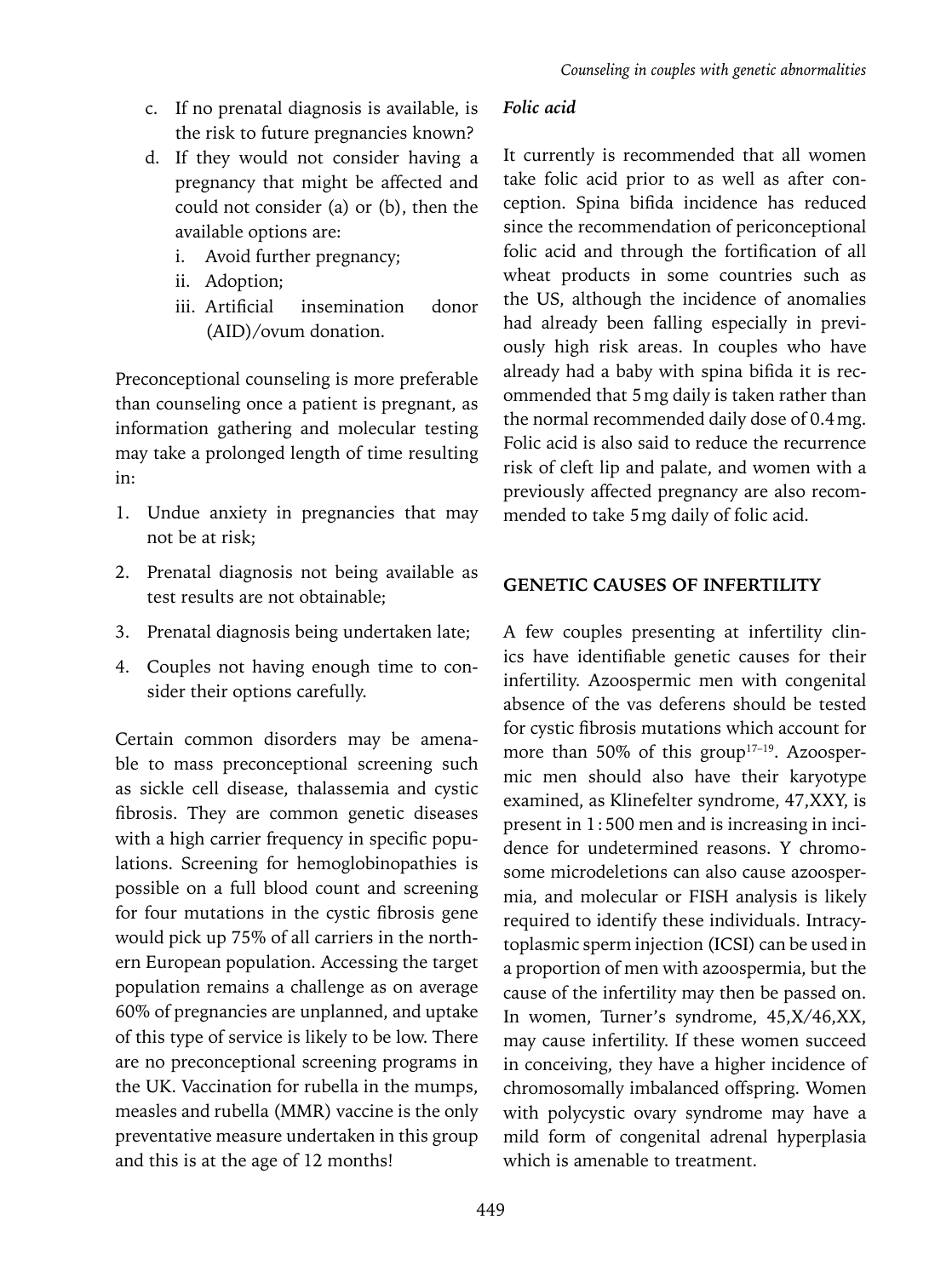As chromosomal translocations may cause multiple miscarriages and infertility, karyotyping may be recommended. Clementini and  $\text{colleagues}^{20}$  identified 3.95% of couples as carrying a chromosomal translocation in a study of patients referred for assisted reproduction. Many other disorders can also interfere with fertility, but it is beyond the scope of this chapter to consider them further.

## **MATERNAL HEALTH AND GENETIC DISEASE**

With the improved prognosis of many childhood-onset diseases, many women who in the past would have either died or whose health would not have permitted a pregnancy now are able to consider a pregnancy. A number of issues need to be considered:

- 1. The fetus may be at risk of the same disease, as an autosomal dominant disease has a 1:2 chance of being passed to the fetus.
- 2. The disease process may affect the developing fetus.
- 3. Maternal health might be severely compromised by the pregnancy. Some diseases improve during the pregnancy only to deteriorate postnatally.
- 4. Maternal age for first pregnancy is increasing, and women may now have an illness in pregnancy that is rare in younger women, such as coronary artery disease.

## **Autosomal dominant diseases that may be inherited by the fetus and present** *in utero*

All autosomal dominant diseases that affect one parent have a 50:50 chance of being passed on to the fetus. The disease may be of extremely variable severity, and the baby may be much more severely affected than the mother.

## *Myotonic dystrophy*

Myotonic dystrophy affects approximately 1:5000 individuals. It can be asymptomatic for all of a patient's life, i.e. it is possible to be an asymptomatic carrier, or it can prove fatal in the neonatal period as a result of pulmonary hypoplasia and severe arythrogryposis. The congenital form is almost exclusively inherited from the mother. This disease exhibits anticipation. Classical myotonic dystrophy presents in early adult life with myotonia which is worse in the cold, facial diplegia, progressive muscular weakness, cataracts and extreme fatigue. Arrhythmias are common later on in the disease. It is slowly progressive, and the majority of patients show mental slowing with time. Both men and women have lower fertility with hypogonadotropic hypogonadism developing in men. Women who succeed in becoming pregnant have a higher risk of miscarriage and labor poorly with discordant uterine contractions resulting in a high rate of cesarean sections and postpartum hemorrhage. Anesthetics may cause malignant hyperthermia, and patients can have a prolonged recovery from anesthetic. All women affected with myotonic dystrophy should be carefully counseled regarding their own health and the risk to their fetus. Referral to specialized genetic counseling is strongly recommended $21$ .

## *Autosomal dominant polycystic kidney disease*

Autosomal dominant polycystic kidney disease (ADPKD) is a common cause of end-stage renal failure. It has an incidence of  $1:400-1:1000^{22}$ individuals. There may be no previous family history of the disease. Two genes have been discovered that cause the disease, PKD1 and PKD2, with 85% of cases being due to mutations in PKD1 and a milder phenotype in PKD2. Cysts do not normally occur until early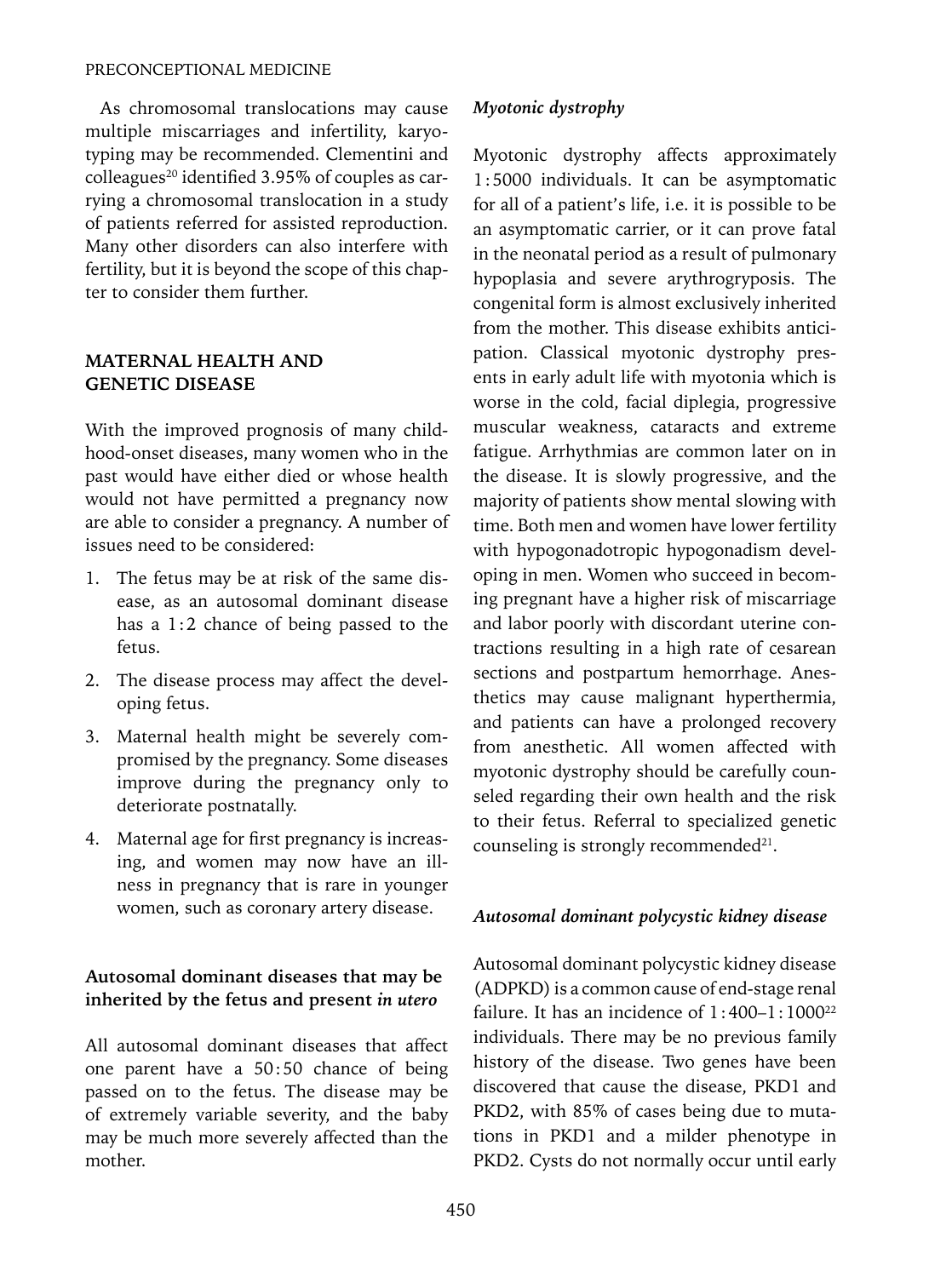adult/late teenage years; however, presentation may occur *in utero*<sup>23</sup>. This may be the first presentation in the family and, in any fetus that is identified as having cystic kidney disease, both parents should have a renal ultrasound. The most common form of fetal severe renal cystic disease is autosomal recessive polycystic disease (ARPKD), which invariably leads to renal failure in childhood and is normally lethal at birth owing to oligohydramnios and pulmonary hypoplasia. If the diagnosis is ADPKD, the outcome for the baby is good with normal renal function in childhood to be expected. Careful management of the child's blood pressure and treatment of urinary tract infections prolongs renal function. Pregnant women with ADPKD are at increased risk of developing hypertension during pregnancy, and renal function needs to be monitored. If a couple have had one child with prenatal presentation of ADPKD and one of the parents is affected, then the recurrence risk for the *in utero* presentation is 1:4.

#### *Marfan's syndrome*

Marfan's syndrome has a prevalence of 1–5:10,000, the major physical features being tall stature with arrachynodactyly with an arm span 10% more than the height, high arched palate, scoliosis and stretch marks. The major complications are lens dislocation and dissecting thoracic aortic aneurysm. The latter is of concern during pregnancy, and it is necessary for affected women to have an echocardiogram prior to pregnancy to look for any aortic root dilatation that may dissect during pregnancy. Marfan's syndrome may be identified in the fetus on ultrasound but normally this is the neonatal form of the disease which, although due also to mutations in fibrillin 1, is normally a result of specific mutations which are lethal in childhood. Most cases of Marfan's

syndrome would only be identified *in utero* by DNA analysis at CVS<sup>24</sup>.

## *Ehlers-Danlos syndrome*

Ehlers-Danlos syndrome (EDS) encompasses a large number of different genetic diseases with widely differing severity<sup>25</sup>. Ehlers syndrome type I which is associated with joint hypermobility, tall stature, hyperextensibility of the skin, easy bruising and cigarette paper scars can result in premature rupture of the membranes if the fetus is also affected due to weakness of the amniotic membranes. Repair of any tears/incisions after delivery should only be undertaken by an experienced surgeon as tissues are extremely friable.

## *Tuberous sclerosis*

Tuberous sclerosis is a highly variable disorder due to mutations in two genes, TSC1 and TSC2. In its most severe form, it is associated with severe mental retardation and intractable fits; however, in its mildest form it may have only mild skin manifestations. The majority of affected patients have mild learning difficulties, well controlled epilepsy, some skin manifestations and possibly leiomyomata of the kidney. The patient may wish to undergo invasive prenatal diagnosis in view of the approximately 10% of cases that have the severe form of the disease, a mutation needs to have been identified within the gene in the family prior to the pregnancy for this to be feasible. A fetus may develop cardiac rhabdomyoma *in utero.* These rarely cause fetal/neonatal compromise and disappear over the first year of life but are an indication that the fetus is affected. An affected woman may be on antiepileptic drugs which may need to be changed prior to the onset of pregnancy.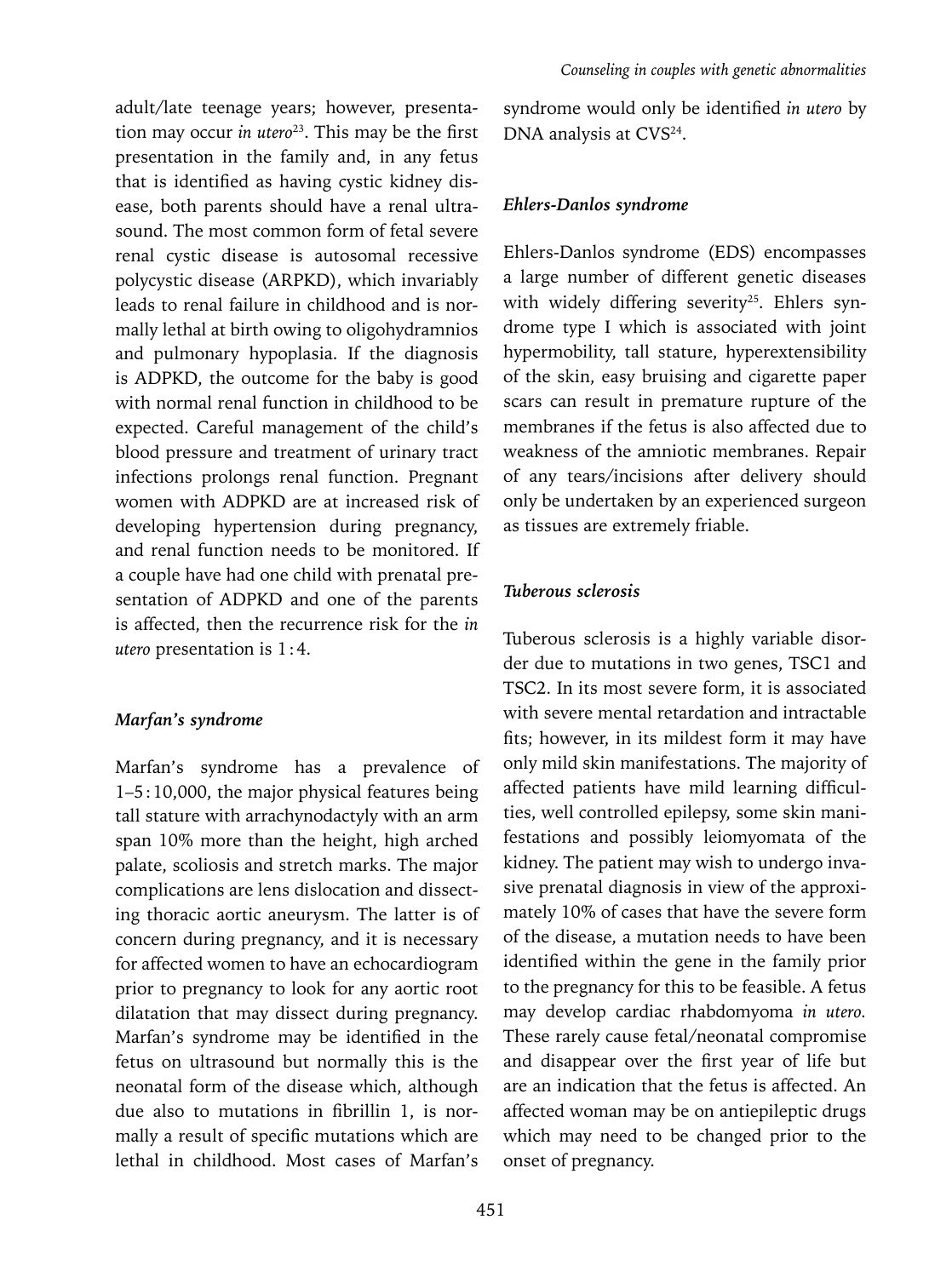## **MATERNAL GENETIC DISEASE THAT MAY BE AFFECTED BY PREGNANCY**

## **Cardiac disease**

Many women with successfully repaired congenital heart disease are now becoming pregnant. Most of these defects are unlikely to reoccur in the fetus, but careful assessment of the heart will be required both preconceptionally and during the pregnancy, as cardiac decompensation is not uncommon. Detailed cardiac examination of the fetus is often offered. Although the offspring risk is only of the order of 3.2%, the risk is higher if the mother rather than the father is affected $26$ .

## *Di George syndrome (velocardiofacial syndrome)*

Di George syndrome is the commonest microdeletion syndrome. It is caused by a microdeletion on chromosome 22q11.2. Conotruncal cardiac defects are the commonest type of congenital heart disease. All couples where one parent is affected should be offered either prenatal diagnosis by CVS or detailed cardiac scanning. Other abnormalities include cleft palate, renal abnormalities, immune deficiency, short stature, mild to moderate mental retardation and hypocalcemia. Hypocalcemia needs to be screened for during or prior to every pregnancy as it can be asymptomatic, and the fetus, even in the absence of the deletion, may become hypocalcemia if the mother is hypocalcemia.

## *Cardiomyopathy*

*Hypertrophic cardiomyopathy* Hypertrophic cardiomyopathy (HCM) is the commonest form of inherited cardiomyopathy with an incidence of  $1:500^{27}$ . Most adult-onset cases of HCM are inherited as autosomal dominant diseases with very variable penetrance. HCM is surprisingly well tolerated during pregnancy, with few patients with previous stable cardiac function deteriorating during pregnancy<sup>28,29</sup>; however, many women may be taking betablockers and a few will have implantable cardioverter defibrillators (ICDs). Children may be affected with HCM, but it is extremely unusual for a child to become symptomatic before the age of 8, even in the presence of hypertrophy that has been already identified.

*Dilated cardiomyopathy* The incidence of dilated cardiomyopathy has only been formally assessed by Codd and associates<sup>29</sup> in 1989. This study found the prevalence to be 1:2700; however, this was a gross underestimate. Dilated cardiomyopathy is thought to have a genetic basis in a less than 50% of cases; other causes include viral agents, drugs, radiation, coronary artery disease and hypertension. Decompensation is commoner in pregnancy than in HCM, and careful assessment needs to be undertaken prior to pregnancy. Labor needs to be particularly carefully monitored, and anticoagulation may be required. Patients with impaired cardiac function at the beginning of pregnancy are at the highest risk.

*Arrhythmogenic right ventricular dysplasia* The overall incidence of arrhythmogenic right ventricular dysplasia (ARVC) is about 1:5000. ARVC was only recognized in the 1990s, and it is a difficult diagnosis to confirm in the early stages as it requires cardiac magnetic resonance imaging and other specialist cardiac investigations<sup>30</sup>. Referral to a cardiologist specializing in inherited cardiac disease is advisable if the diagnosis is uncertain. Successful pregnancies have taken place in ARVC with the highest risk patients being those who have evidence of cardiac failure prior to the onset of the pregnancy.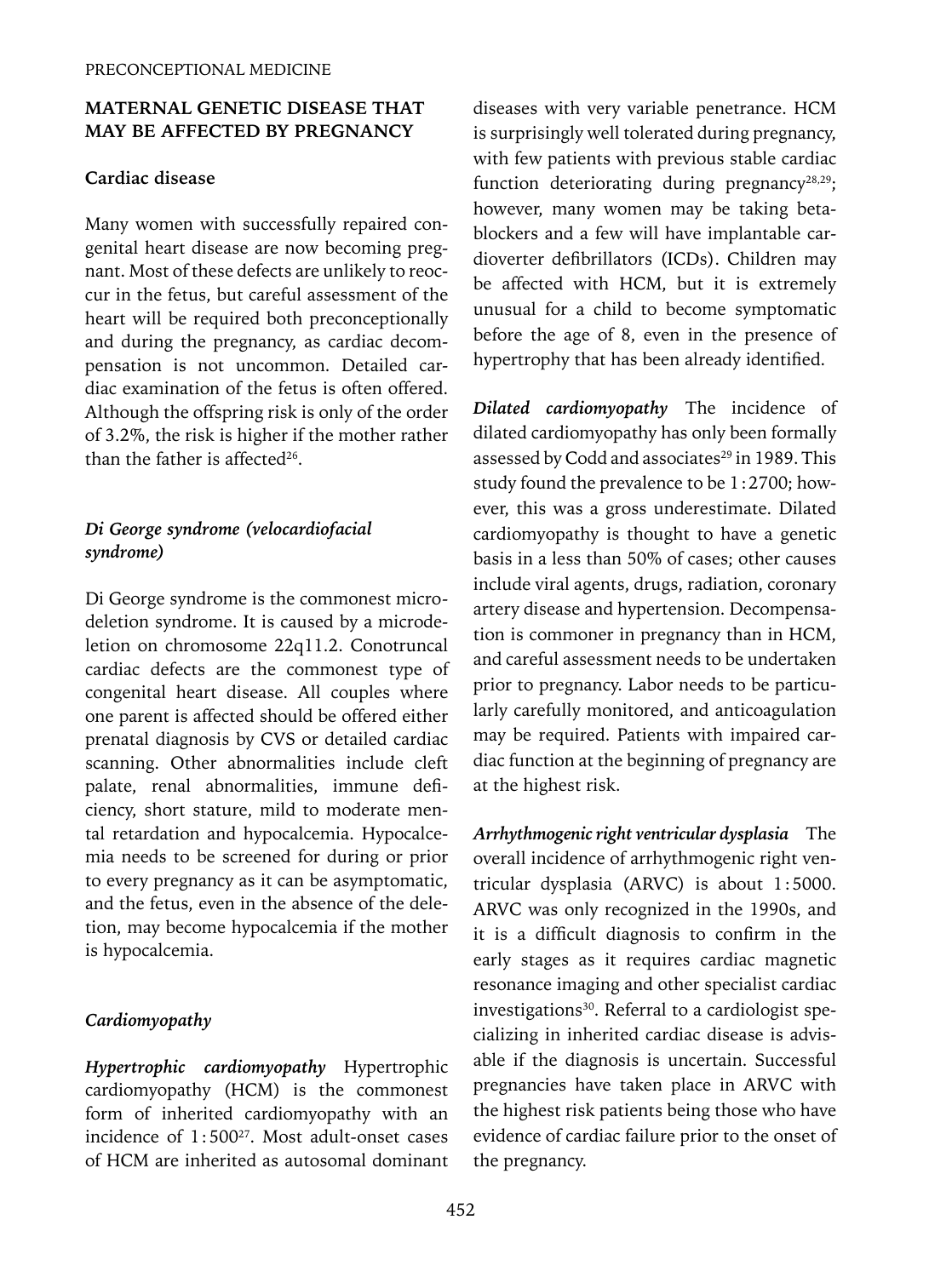## *Primary rhythm disorders*

Long QT (LQT) syndromes are the most well recognized of this group with an overall incidence of 1:5000. The majority are inherited as an autosomal dominant trait, and the penetrance is highly variable. Pregnancy is a relatively safe time for patients with LQT syndrome, although severe hyperemesis can cause metabolic decompensation and should be treated more aggressively than in unaffected patients. Rashba and co-workers $31$  undertook a retrospective study of cardiac events in LQT syndrome and compared prepregnancy, pregnancy and postpregnancy events of syncope, palpitations and sudden death. Of these patients, 2.8% had a cardiac event prepregnancy, 9% during pregnancy and 23.4% postpartum. Postpartum seems to be the most vulnerable time, especially in carriers of LQT2 mutations<sup>32</sup>. Many drugs (refer to CRY website<sup>33</sup> for up to date list) are contraindicated in LQT syndromes, and it is essential that these are not given to affected women as they may precipitate arrhythymia. Sleep deprivation may make patients more vulnerable to arrhythmias, and sudden waking from a deep sleep is a known risk factor in these disorders. Betablockers should be taken regularly during this period. There appears to be a small increase in the risk of sudden infant death syndrome in babies with LQT syndrome which may cause an increased amount of stress on the mother.

Other rhythm disturbances are even rarer and beyond the scope of this chapter, including Brugada syndrome, catecholaminergic polymorphic ventricular tachycardia (CPVT) and isolated ventricular tachycardia.

## *Hypercholesterolemia*

Statins are contraindicated in pregnancy. Although systematic review of the teratogenic effects has not supported the initial reports, it is advisable for these agents to be stopped during pregnancy<sup>34</sup>.

#### *Ehlers Danlos syndrome type I*

EDS type I is mentioned above regarding premature rupture of the membranes. EDS type IV (EDS IV) is probably the most dangerous genetic disease of all during pregnancy; it is caused by mutations in collagen III. It can be inherited as an autosomal dominant or recessive form, and affected patients can be recognized by their premature aged appearance. They are highly prone to vascular rupture of medium sized arteries, such as the cerebral arteries, resulting in subarachnoid hemorrhage, coronary artery dissection, and mesenteric artery and intestinal rupture. Mortality has been quoted as up to 30% during pregnancy, and therefore pregnancy should be discouraged.

#### **Respiratory disease**

## *Cystic fibrosis*

Many women with cystic fibrosis are now of child-bearing age. Whereas men with cystic fibrosis are azoospermic, women are able to conceive naturally. The success of a pregnancy depends on appropriate management of maternal health. The safety of a pregnancy must be discussed with the patient's respiratory physician. It is advisable that the partner is tested for cystic fibrosis. The northern European population carrier frequency is 1:24, but in other parts of the world it is lower. Of the mutations in the northern European population, 90% can be screened.

## **Metabolic disease**

Survival without mental retardation was rare in this group of diseases, but early management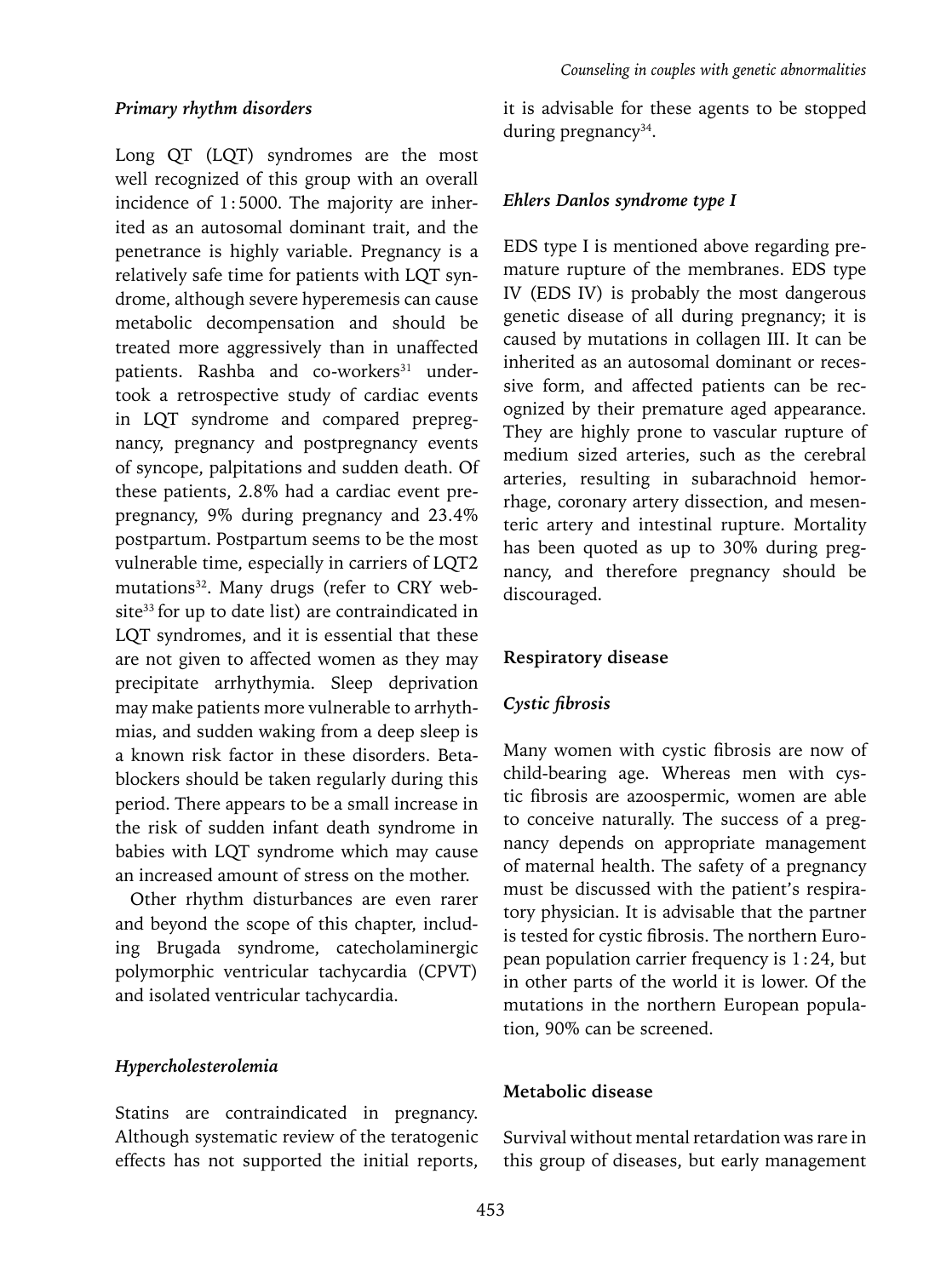means there are an increasing number of adults of reproductive age who may wish to consider a pregnancy. There are many metabolic diseases, and specialists in metabolic medicine should be consulted for optimum management.

## *Phenylketonuria*

Women affected with phenylketonuria (PKU), but effectively treated in childhood, are now having their own children, although the risk of the child being affected with PKU is low as it is an autosomal recessive disease. A strict low phenylalanine diet needs to be followed preconceptionally to avoid mental handicap and microcephaly in the fetus. Poor maternal control of PKU also results in an increased risk of congenital heart disease.

#### *Ornithine carbamoyltransferase deficiency*

Ornithine carbamoyltransferase deficiency (OCT) is an X-linked disorder frequently lethal in early infancy in males if not recognized. It is a urea cycle defect resulting in hyperammonemia and hepatic encephalopathy. Carrier women may have a protein aversion and present with hyperammonemia during intercurrent illness<sup>35</sup>. The presentation in girls may be subtle and missed. Treatment consists of a low protein diet and arginine supplementation. The puerperium is particularly high risk for these women when the body is catabolic. Labor needs to be carefully managed with early fluid replacement. Prenatal diagnosis can be requested.

## **Skeletal dysplasia**

Women with skeletal dysplasia are not at high risk during pregnancy, and no particular management needs to be considered preconceptionally. Very short women may become breathless during advancing pregnancy, and delivery may occasionally have to be expedited. Women with kyphoscoliosis may be at particular risk. Women with osteogenesis imperfecta do not seem to have a high risk of fracture during pregnancy, but associated deafness may deteriorate during pregnancy. Increased osteopenia may occur during the postnatal period. Cesarean section is common and may be advisable due to abnormalities of the pelvic anatomy. Anesthetic review should take place as a number of skeletal dysplasias are associated with atlanto-occipital instability. Spinal anesthesia is unlikely to be contraindicated but may be technically challenging. If both partners have a skeletal dysplasia and the baby inherits both diseases, this can result in a very severe/lethal skeletal dysplasia and prenatal diagnosis may need to be discussed.

## **NON-GENETIC MATERNAL DISEASE LEADING TO CONGENITAL ABNORMALITIES IN THE FETUS**

## **Systemic lupus erythematosus**

Systemic lupus erythematosus is covered in Chapter 7.

## **Diabetes mellitus (diabetic embryopathy)**

Diabetes mellitus is the most common chronic illness in pregnant women. The incidence of both type 1 and 2 diabetes is increasing. Type 2 diabetes is becoming increasingly problematic in pregnancy due to increasing obesity and increasing maternal age – developments that are seen in most developed countries and many parts of the developing world. Preconceptional counseling for diabetic mothers is well recognized and does not need to be reiterated in this chapter (see Chapters 5 and 32). Diabetic embryopathy is closely related to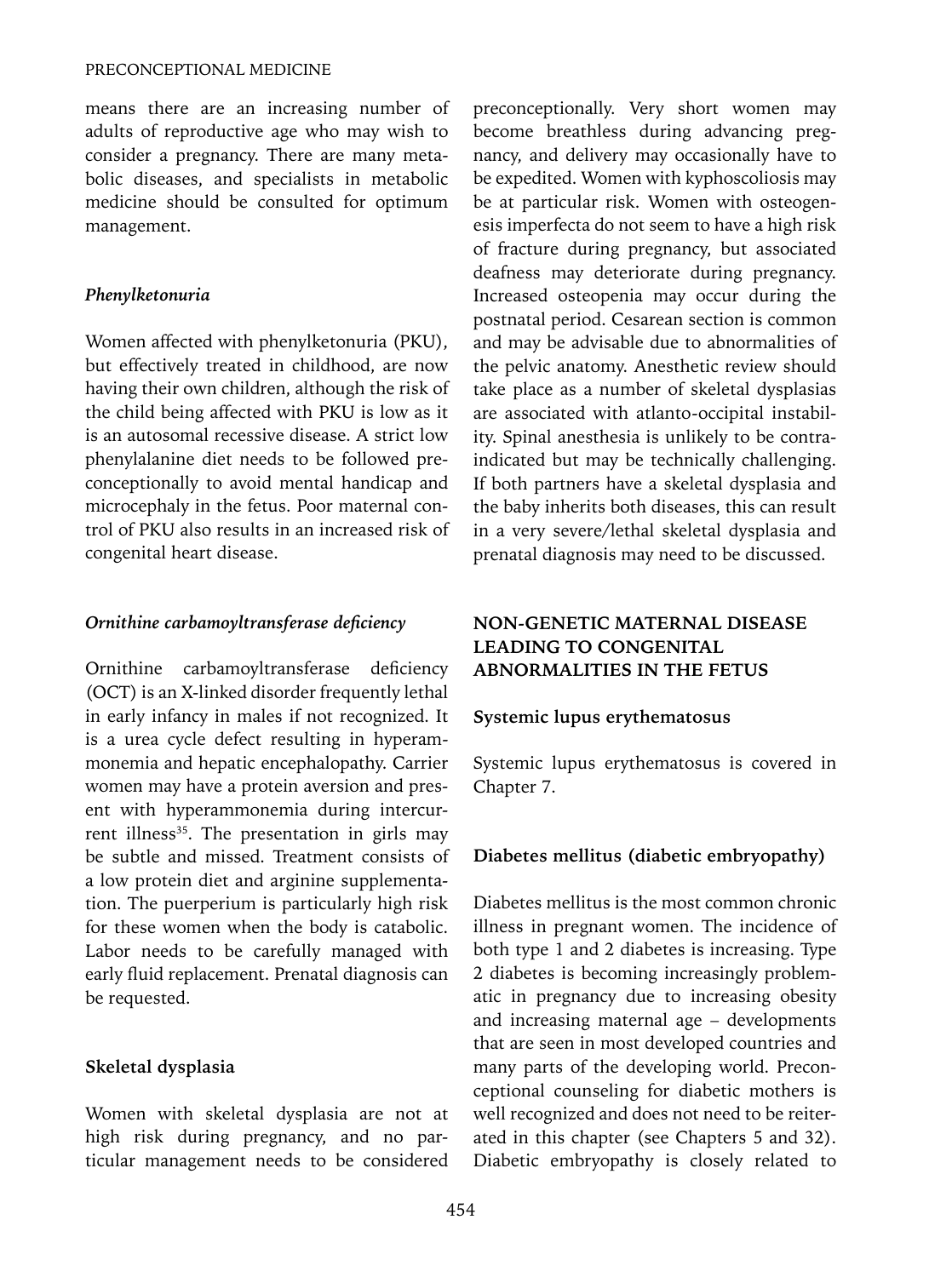maternal control of blood sugar. The congenital abnormalities described in infants of diabetic mothers are protean and include neural tube defects, congenital heart disease, renal abnormalities, caudal regression, hemifacial macrosomia and limb abnormalities<sup>36</sup>.

## **Periconceptional counseling in women with learning difficulties**

Many women with mild to moderate learning difficulties become pregnant and have children. It is vitally important that they have access to normal antenatal services and equally important that information be explained in simple terms, as often they will not be able to read or write, and this may not be obvious to the doctor or health professional. They also may have specific health needs secondary to the underlying diagnosis which need to be addressed, and the risk of the baby having a similar or more severe learning disability needs to be assessed. Referral to the local genetics service for such assessment may be required. For example, a number of X-linked disorders such as fragile X syndrome may have partial expression in a girl, whereas a boy could be much more severely affected and prenatal diagnosis will need to be discussed.

In more severe cases of learning disability, the patient may not be capable of looking after a baby, and family discussions and involvement of social services are entirely appropriate. It is also useful to have frank discussions with the parents or caregivers in cases of severe disability to attempt to determine whether the sexual activity that led to the pregnancy was consensual or forced and whether the patient has the capacity to protect herself against sexual predators who may meet with her. The partner may also have learning difficulties and details of the cause of his problems may also need to be investigated. It is important to address the care of the child postnatally.

## **References**

- 1. British Society for Human Genetics. www. bshg.org.uk.
- 2. American Society of Human Genetics. www. ashg.org
- 3. National Genetics Education and Development Centre. www.geneticseducation.nhs.uk
- 4. Kozma C. Valproic acid embryopathy: report of two siblings with further expansion of the phenotypic abnormalities and a review of the literature. *Am J Med Genet* 2001;98:168–75
- 5. Wyszynski DF, Nambisan M, Surve T, *et al*. Increased rate of major malformations in offspring exposed to valproate during pregnancy. *Neurology* 2005;64:961–5
- 6. Cunniff C, Jones KL, Phillipson J, *et al*. Oligohydramnios sequence and renal tubular malformation associated with maternal enalapril use. *Am J Obstet Gynecol* 1990;162:187–9
- 7. Foulds N, Walpole I, Elmslie F, Mansour S. Carbimazole embryopathy: an emerging phenotype. *Am J Med Genet* 2005;132A:130–5
- 8. Cunniff C, Jones KL, Phillipson J, *et al*. Oligohydramnios sequence and renal tubular malformation associated with maternal enalapril use. *Am J Obstet Gynecol* 1990;162:187–9
- 9. Van Driel D, Wesseling J, Rosendaal FR, *et al*. Growth until puberty after in utero exposure to coumarins. *Am J Med Genet* 2000;95:438–43
- 10. Wong V, Cheng CH, Chan KC. Fetal and neonatal outcome of exposure to anticoagulants during pregnancy. *Am J Med Genet* 1993;45:17–21
- 11. Bittles AH. A community genetics perspective on consanguineous marriage. *Community Genet* 2008;11:324–30
- 12. Wright C. Cell- free fetal nucleic acids for noninvasive prenatal diagnosis. Report of the UK expert working group. 2009. www.phgfoundation.org/pages/work2.htm#ffdna
- 13. Roper HH. Genetics of intellectual disability. *Curr Opin Genet Devel* 2008;18:241–50
- 14. Engels H, Eggermann T, Caliebe A, *et al*. Genetic counseling in Robertsonian translocations der(13;14): frequencies of reproductive outcomes and infertility in 101 pedigrees. *Am J Med Genet A* 2008;146A:2611–6
- 15. Robertsonian translocations. In: Gardner RJM, Sutherland GR, eds. *Chromosome Abnormalities*